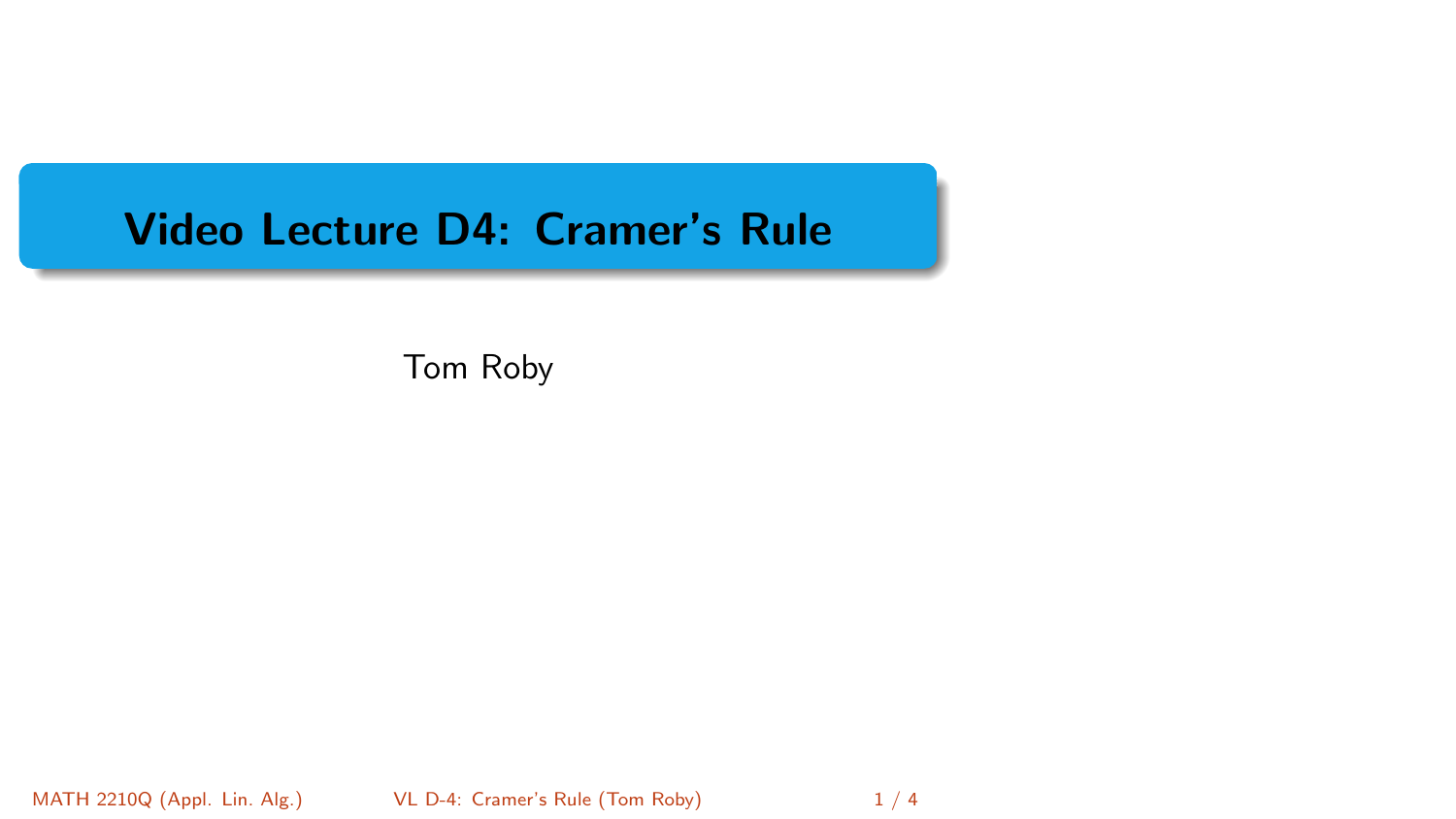## Outline & Objectives

- Derive a simple theoretical formula (called *Cramer's Rule*) for computing solutions to an  $n \times n$  system,  $A\vec{x} = \vec{b}$ , via determinants.
- Use this to prove a simple rule for computing the inverse of an invertible matrix  $\vec{A}$  in terms of its determinant and a matrix of cofactors called the *adjugate*.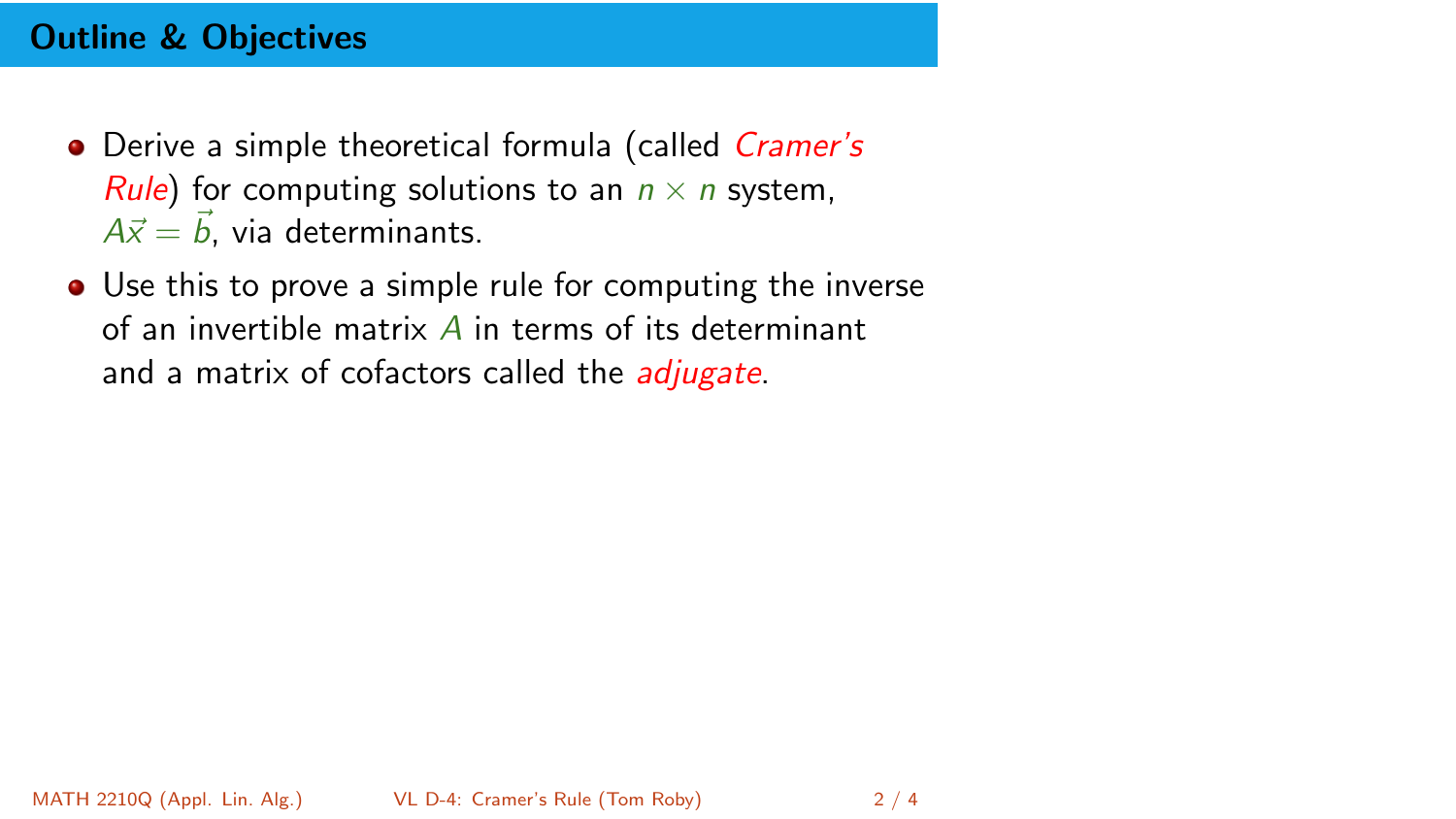### Cramer's Rule

For 
$$
A \in \mathbb{R}^{n \times n}
$$
 and  $\vec{b} \in \mathbb{R}^n$  set  $A_i(\vec{b}) := [\vec{a}_1 \cdots \vec{b} \cdots \vec{a}_n]$ .

#### Theorem (Cramer's Rule)

Let  $A \in \mathbb{R}^{n \times n}$  be invertible and  $\vec{b} \in \mathbb{R}^n$ . Then the unique solution of  $A\vec{x} = \vec{b}$  is given by  $x_i = \frac{\det A_i(\vec{b})}{\det A_i}$  $\frac{\partial f(x_i, y_j)}{\partial t}$  for  $1 \leq i \leq n$ .

$$
\begin{cases}\n3x_1 + 2x_2 = -1 \\
5x_1 + 4x_2 = 3\n\end{cases}\n\text{ has } x_1 = \frac{\begin{vmatrix} -1 & 2 \\ 3 & 4 \end{vmatrix}}{\begin{vmatrix} 3 & 2 \\ 5 & 4 \end{vmatrix}}, x_2 = \frac{\begin{vmatrix} 3 & -1 \\ 5 & 3 \end{vmatrix}}{\begin{vmatrix} 3 & 2 \\ 5 & 4 \end{vmatrix}}, \text{ i.e., } \begin{bmatrix} -5 \\ 7 \end{bmatrix}.
$$

**Proof:**  $Al_i(\vec{x}) = [\vec{a}_1 \cdots \vec{a}_n][\vec{e}_1 \cdots \vec{x} \cdots \vec{e}_n] = [\vec{a}_1 \cdots (A\vec{x}) \cdots \vec{a}_n] =$  $[\vec{a}_1 \cdots \vec{b} \cdots \vec{a}_n] = A_i(\vec{b})$ . So  $(\det A)(\det I_i(\vec{x})) = \det A_i(b)$ . Just need to check that  $\vec{x}_i = \det I_i(\vec{x})$ .

MATH 2210Q (Appl. Lin. Alg.) [VL D-4: Cramer's Rule](#page-0-0) (Tom Roby) 3 / 4